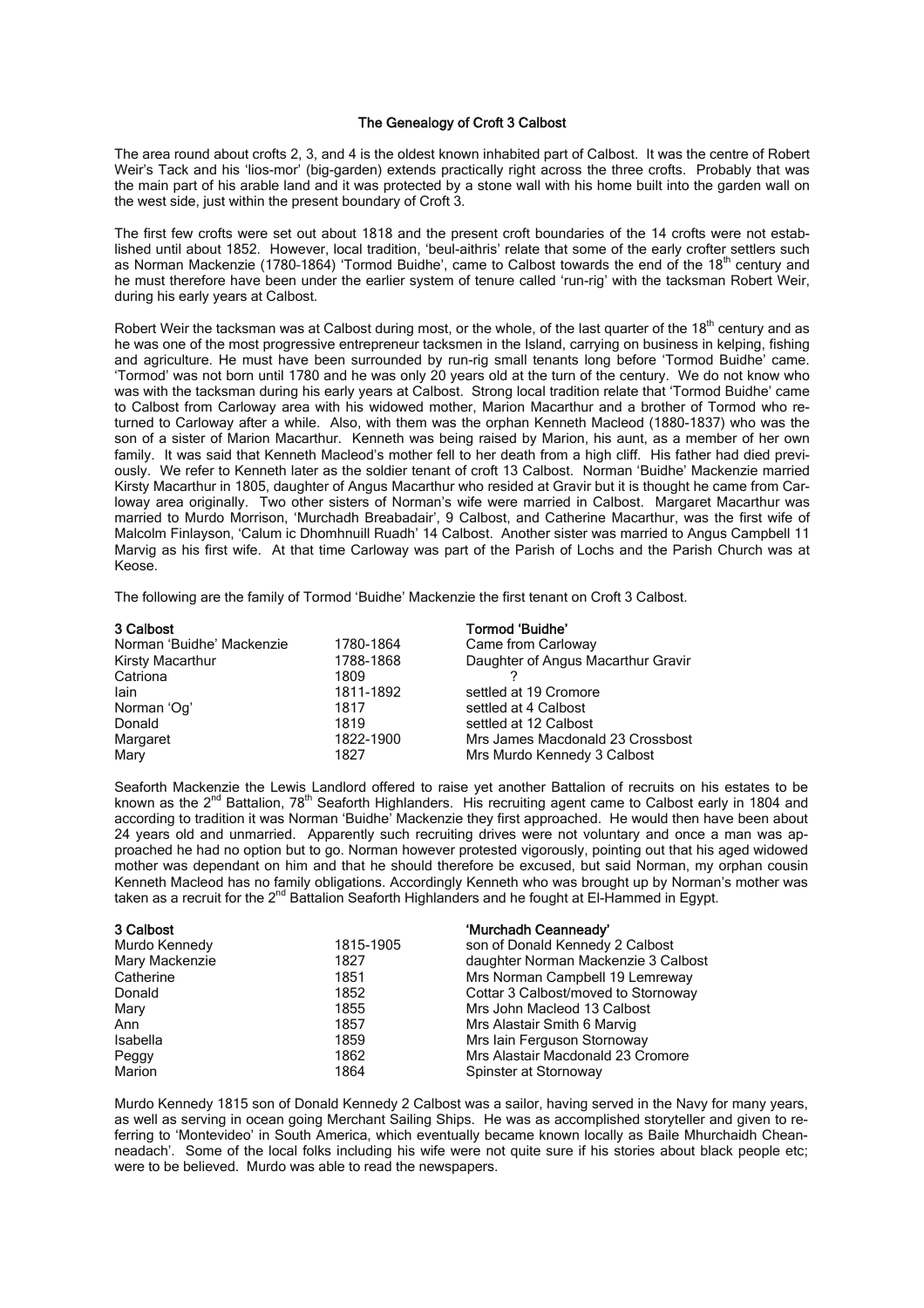| 3 Calbost               |           | Domhnull Mhurchadh Cheannadach      |
|-------------------------|-----------|-------------------------------------|
| Donald Kennedy          | 1852-1908 | Son of Murdo Kennedy 3 Calbost      |
| <b>Marion Maclennan</b> | 1865      | Daughter of Alex Maclennan 6 Marvig |
| Murdo                   | 1891      | <b>Emigrated to Africa</b>          |
| Christy                 |           | Married on Scottish mainland        |
| Dolina                  |           | Married on Scottish mainland        |
| Jessie Mary             |           | Married on Scottish mainland        |
| Kenneth                 |           | Settled in Stornoway                |
| Alex 'Baby'             |           | Bachelor in Stornoway               |

Donald Kennedy was a shoemaker to trade and he moved to Stornoway in due course and his sister Mary and her husband John Macleod, son of Iain Macleod 13 Calbost became tenants of Croft 3 Calbost as follows: -

| 3 Calbost 'Crofting Tenant' |           | 'Iain an Choinnich'                            |
|-----------------------------|-----------|------------------------------------------------|
| John Macleod                | 1855      | Son John Macleod 13 Calbost                    |
| Mary Kennedy                | 1855      | Daughter Murdo Kennedy 3 Calbost               |
| Christy                     | 1878      | Mrs Calum Macleod 14 Cromore                   |
| Kenneth                     | 1880      | Emigrated to South Africa/returned to Sty      |
| Norman                      | 1882      | Infant                                         |
| Johnnie                     | 1883      | Emigrated to S. America - returned as bachelor |
| Norman                      | 1885      | Emigrated to S. America - returned as bachelor |
| Johanna                     | 1890      | Mrs Kenneth Mackay 7 Calbost                   |
| Murdo                       | 1890      | Infant                                         |
| Robert                      | 1892      | Settled 3 Calbost                              |
| Murdo Kennedy               | 1895-1979 | Rev. Dr. Principal Chaplain R.A.F              |
| Mary Ann                    | 1889      | Infant                                         |

Christy 1878 of the above family lost her husband Calum Macleod 14 Cromore when he was a young man and she as a widow left Cromore and returned with two of her three children to live with her parents at 3 Calbost as follows: -

| Mrs Christy Macleod | 'widow' of Calum Macleod 14 Cromore |
|---------------------|-------------------------------------|
| Mary                | Mrs Brown, Schoolteacher, Glasgow   |
| Kenneth             | Head teacher. Settled at 14 Cromore |

Katie Mary, the third member of the family was brought up by her grandparents, Coinneach Mhurchaidh Bhàn at 14 Cromore. Subsequently Katie Mary married Donald Macleod 3 Marvig and settled at 6 Marvig.

| 3 Calbost 'Crofting Tenant' |           | Rob Iain an Choinnich                 |
|-----------------------------|-----------|---------------------------------------|
| <b>Robert Macleod</b>       | 1892      | Son John Macleod 3 Calbost            |
| Catriona Morrison           | 1890      | Daughter of John Morrison 9 Calbost   |
| Mary Ann                    | 1913      | Mrs K Ferguson 3 Lemreway/Glasgow     |
| Johanna                     | 1915      | Died - school age                     |
| Neil                        | 1918      | Settled at 3 Calbost/moved to Laxdale |
| Muriel                      |           | Mrs Nicolson Stornoway at Glasgow     |
| Robert                      | 1925-1991 | Settled in Glasgow                    |
| Johanna                     |           | Mrs Ferguson Gress/ Glasgow           |
| Morag                       |           | Mrs John Mackenzie 12 Marvig          |
| lain                        |           | Settled in Glasgow                    |
| 3 Calbost 'Cottar'          |           | 'Iain Brown'                          |
| John Brown                  |           | from Islivig Uig, Lewis               |
| Mary Macleod Schoolteacher  |           | Daughter M Macleod 14 Cromore         |
| Hughie                      | 1934      |                                       |
| <b>Christy Mary</b>         | 1936      | Mrs. Lynch, Glasgow                   |
| Peggy Ann                   | 1937      | Mrs. Dugald Dixon, Glasgow            |
| Kenneth John                | 1939      |                                       |
| Calum Iain                  |           |                                       |

The Brown family moved to Glasgow after the Second World War.

| 3 Calbost 'Crofting Tenant' |      | 'Niall Rob'                  |
|-----------------------------|------|------------------------------|
| Neil Macleod                | 1919 | Son Robert Macleod 3 Calbost |
| Catriona Mackay             |      | from Melbost Borve Lewis     |
| Kirsty                      | 1956 |                              |
| Catriona                    | 1961 | Radio operator in WRENS      |

Neil Macleod's family moved to Laxdale Stornoway in the 1950s.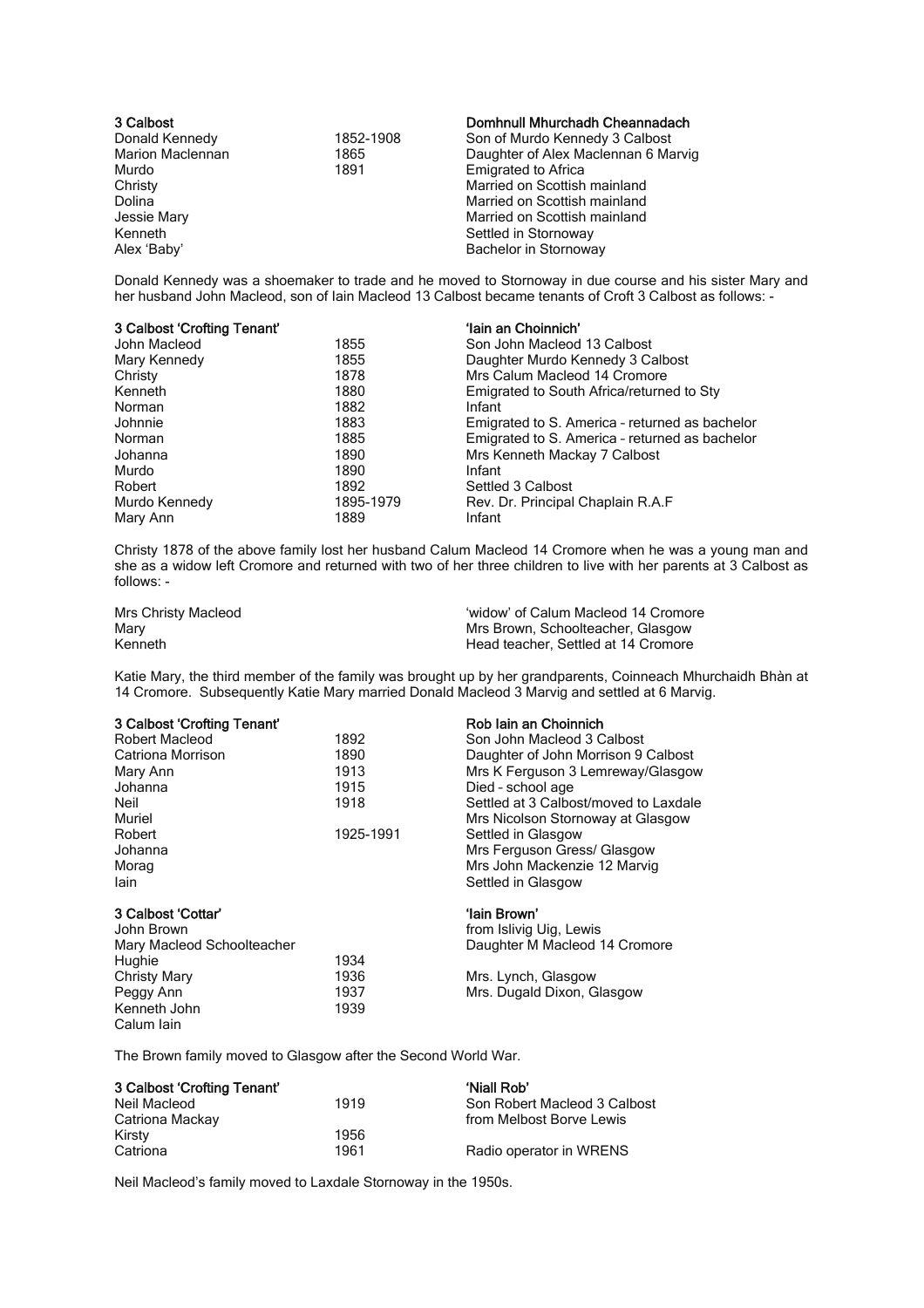

Photograph 1958 covering the oldest part of Calbost. The last dwelling house on crofts 1, 2, 3, and 4 are numbered as such.

'A' identifies the ruins of the house of Robert Weir the tacksman, just within the boundary of croft 3. It was there before the village was first lotted about 1818.

'B' marks Robert Weirs barn, later on converted into a dwelling house for Donald Kennedy born 1852, who was a shoemaker who moved to Stornoway later on.

'C' indicates the ruins of Norman 'Buidhe' Mackenzie's dwelling house with Murdo Kennedy's house as an extension to the right (downhill). After Tormod 'Buidhe', Murdo Kennedy took over the whole building. He was married to Mary a daughter of Tormod 'Buidhe' Mackenzie.

Later on Mary Kennedy a daughter of Murdo Kennedy married John Macleod 'Iain an Choinnich' from 13 Calbost and they set up home in this building until they built the big department house marked No 3 in 1922.

'D' in the bottom left hand corner may be seen a little of the wall of Norman 'òg' Mackenzie born 1817, he was the son of Tormod 'Buidhe' and he was the first tenant on Croft 4 which was established in the second lotting of the village about 1850. Norman 'òg' Mackenzie was the man that claimed his wife Matilda in the Church at Keose when she was about to be married to another man.

'Lios Mor' the garden of Robert Weir the tacksman may be seen with the last dwelling houses on Croft 3 and 4 built within it. It also extended on to Croft 2.

'Road' Just below the dwelling house on Croft 1 may be seen the first vehicular road that came to Calbost about 1924 from the direction of Marvig.

'Road' the road on the hill in the background is a side-road extending to Crofts 8 and 9 towards the sea, it was built in 1943/44.

Kenneth Macleod 'Shoemaker' born 1867 at 1 Calbost whose home may be seen below the road top left.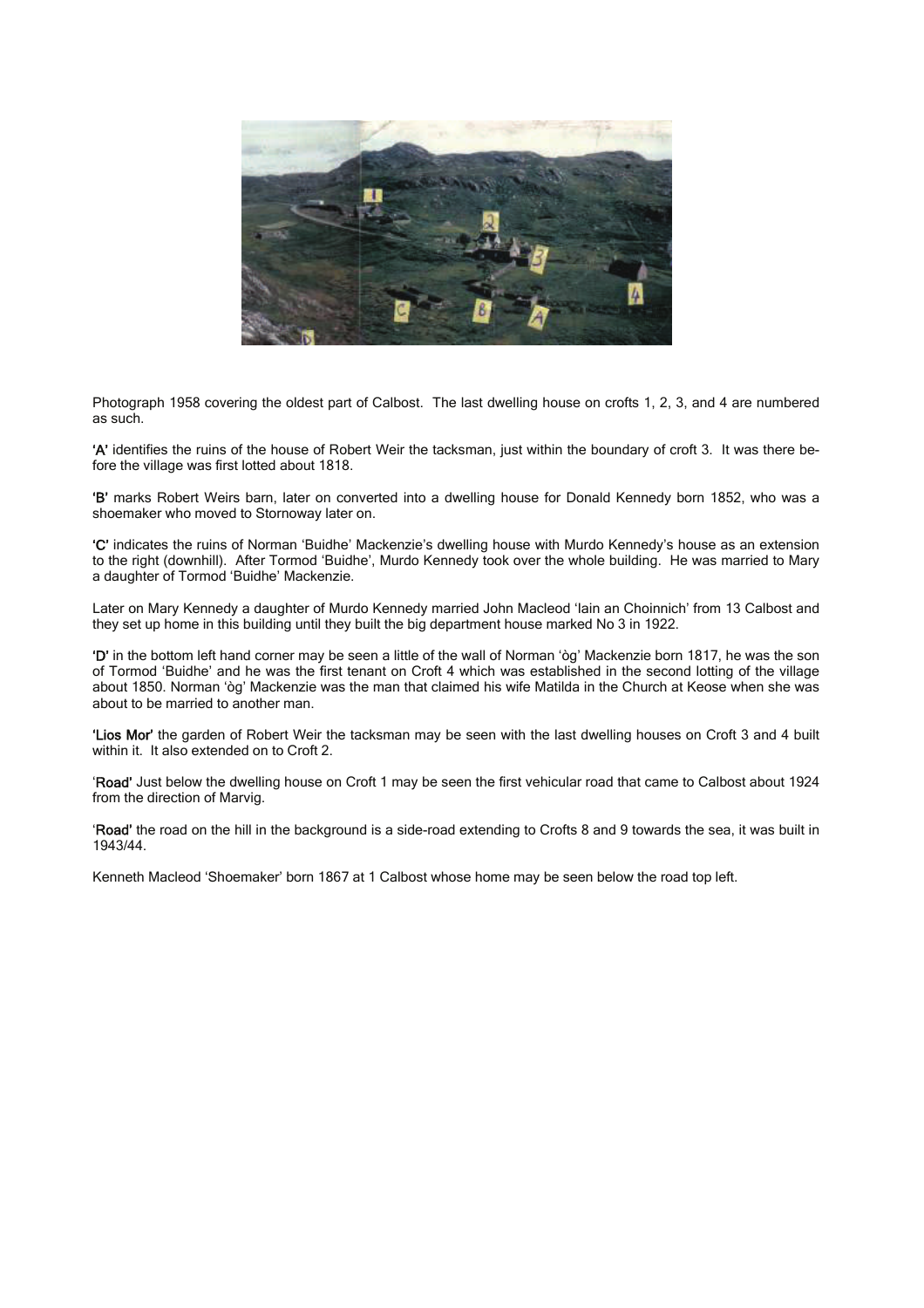

Above is John Macleod 1855 'Iain an Choinnich', son of John Macleod 13 Calbost, he married Mary Kennedy, daughter of Murdo Kennedy, 3 Calbost about 1877. They settled down at 3 Calbost and raised a family of seven children, five boys and two girls.

Subsequently three of their sons emigrated to the sheep farms of South America - Kenneth 1880,



 Johnnie 1883, he is seen above in army uniform before he emigrated and Norman 1885. All three of them returned to Lewis in due course. Robert 1882 settled at 3 Calbost and Murdo K. 1895 was a Minister of Religion and he served in the RAF as Principal Chaplain. Christy 1878 married Malcolm Macleod, 14 Cromore and Joan 1890 married Kenneth Mackay, 7 Calbost.

The head of the family was a crofter/fisherman and weaver. He also served for a while as a village foot postman for three days a week after a sub-post office and sorting office was opened at Cromore in 1914. The mail was ferried across Loch Erisort from Crossbost and the Calbost/Marvig mail was collected at Cromore by John Macleod 3 Calbost and distributed in the two villages on the way home.

When John Macleod retired in 1918 Alexander Mackenzie, 12 Calbost, took over the Marvig/Calbost delivery.

It was 1883 that a South Lochs mail service for the summer months was commenced. It continued that way for 8 years. Ishbel Mackenzie 'Bell' of the Crossbost Post Office (a lady from Calbost, daughter of Murdo Nicolson 11 Calbost) brought the mail to Calbost and deposited it in a box for onward distribution to Gravir and Lemreway. The box survived into the 1930s outside of John Macleod's house at 3 Calbost. It was referred to as 'The Post Office'.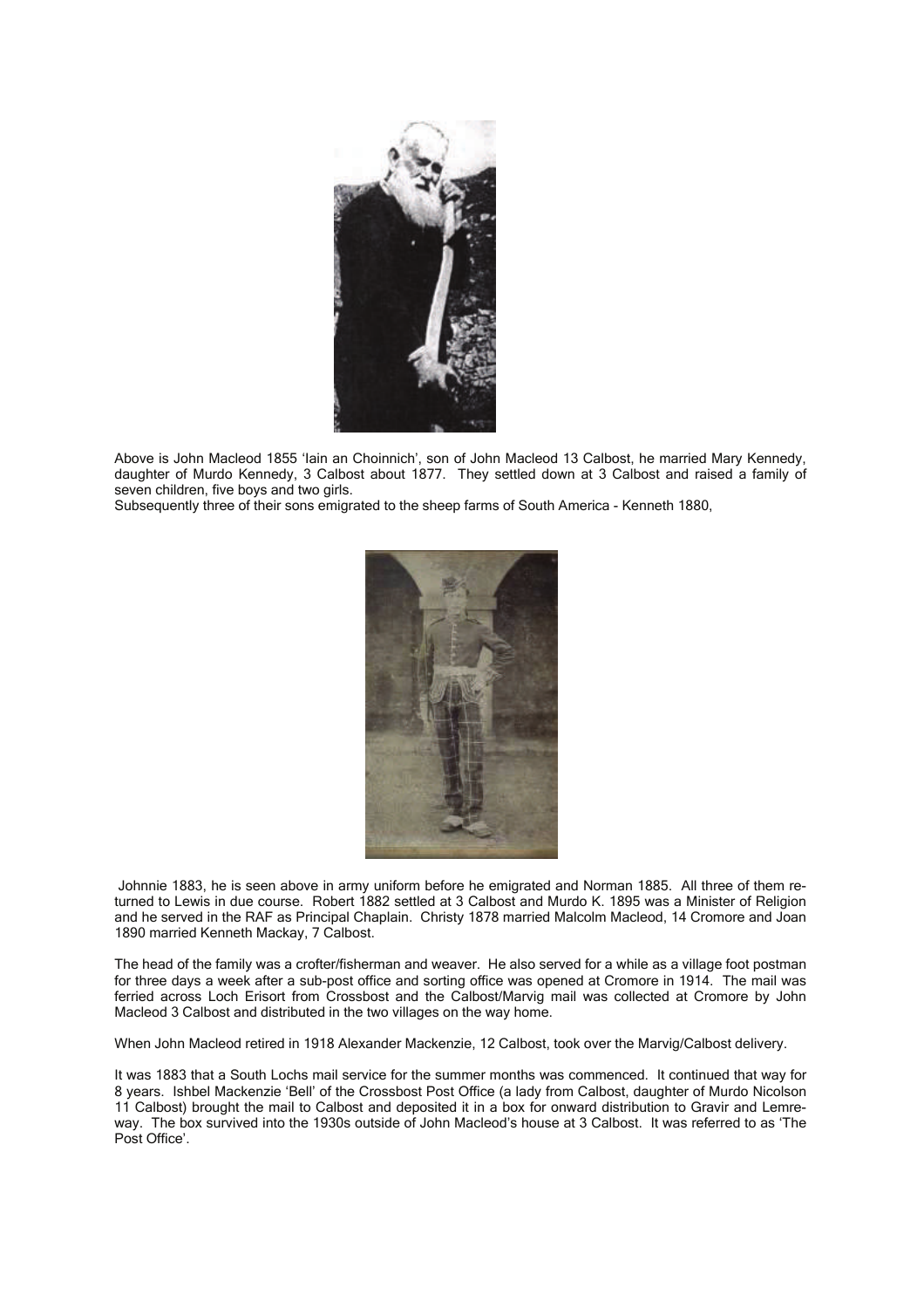Robert Macleod 1892, 'Rob Iain an Choinnich'. Robert served in the Royal Navy in the First World War.





 Robert's daughter Mary Ann, left, born 1912. Subsequently married Kenneth Ferguson 3 Lemreway and settled in Glasgow.



 Niall Rob , above right, born 1914, a brother of Mary Ann. There were five girls and three boys in Robert Macleod's family. One girl, Joan, died of meningitis at school age. Muriel, Robert, Johann and Iain settled in Glasgow and Morag settled in Marvig.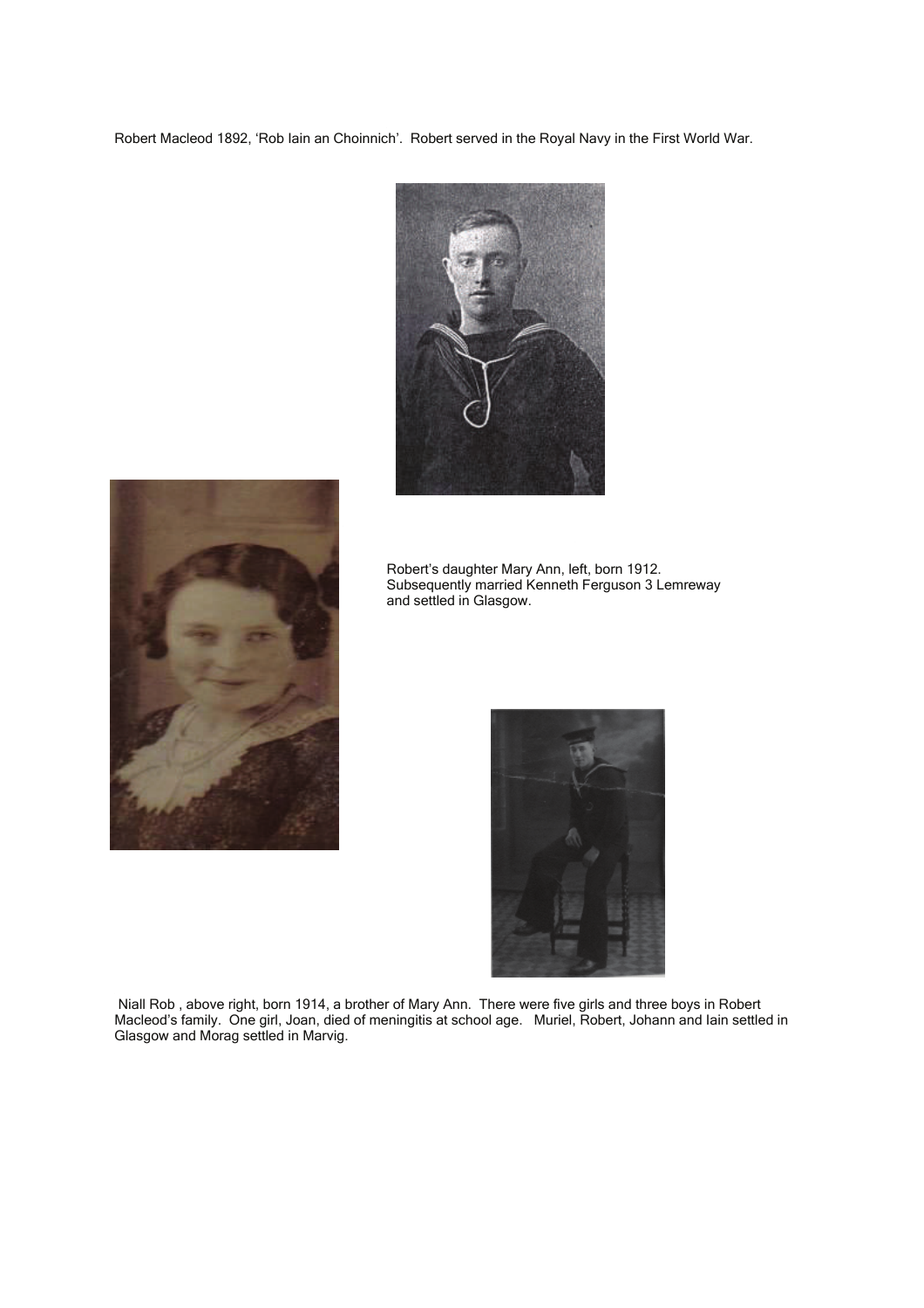

This photo shows a group of Lochs people leaving for South America in 1914.

Left – John F Mackenzie born 1886, son of Calum Ruadh Mackenzie, 4 Calbost. He worked in South America as a manager of a meat factory. H e was married with 3 daughters: Annie. Flora and Mary.

The lady in the photo is from Leurbost and the man is thought to be from Keose.

Right – Norman Macleod born 1885, son of Iain Macleod 3 Calbost. Norman, a bachelor, returned home after many years working on isolated sheep stations, usually alone with his dog. An accomplished musician he played the bagpipes. He regaled us youngsters at Calbost with stories about 'Tierra del Fuego' and other places in South America.

Rev. Donald McCallum, the Parish Minister at Keose was a recruiting agent for emigrants for South America and the following is a copy letter from Mr McCallum's contacts at Inverness.

> 53 Church Street Inverness 19th July 1906

 The Reverend D. McCallum Manse of Lochs **Stornoway** 

Revd. Dear Sir,

We have been asked to send out to the Argentine six good shepherds on a five (5) years engagement. The rate of wages is £55 for 1st year, £60 for  $2^{nd}$  year, £65 for 3<sup>rd</sup>, 4th and 5<sup>th</sup> years with the usual allowances. Each shepherd would be required to take out two dogs with him. The men to supply the dogs themselves and of course will be their own property. The cost of taking out the dogs would in the first instance be paid by us but would be deducted from the men's wages. The dogs most suitable would be from 1 to 2 year old and shorthaired as the climate is somewhat warm. It would pay the men to take the dogs with them, as the pups would be valuable.

 The place is Commodore Rivadavia in the neighbourhood of the Cameroon's and the climate is delightful. The company is a new one in which our good friend Mr Menendez has large interests.

 We have a long list of applicants and there are several from your district, the last two we had being from Malcolm Macdonald, 36 Leurbost and Norman Maclean, 47 Leurbost. If you can recommend us six good reliable men who would provide the dogs with them we would give them a preference.

In any case we will be glad to hear from you.

Yours faithfully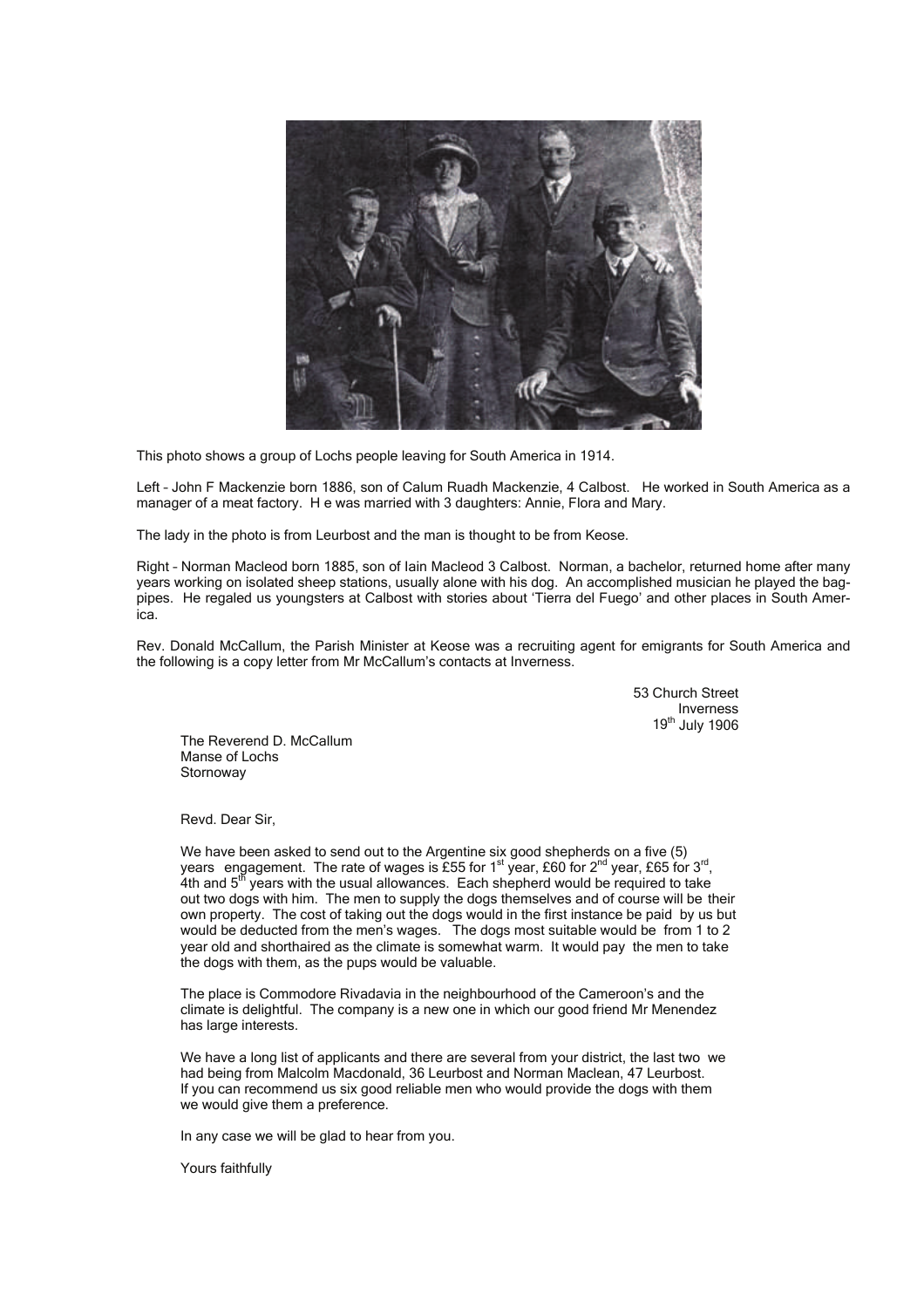

Kenneth Macleod 1880-1938 son of John Macleod 3 Calbost 'Iain an Choinnich'. Kenneth is photographed here with his family about the time they returned from South America in 1927. His wife was Catherine Maclean, 55 Leurbost and their daughter Kennag and son Johnnie. They lost two other children in South America, one of whom was only a few years old.

Kenneth emigrated to the Argentine, South America before the 1<sup>st</sup> World War and he worked there as a Sheep Farm Manager. He returned home on holiday only once during the 20 years he was there. Shortly after he came home he purchased the Landholding of Plasterfield outside Stornoway and his son Johnnie still lives there. Kenneth died at the comparatively early age of 57 years.

Emigration to the large sheep farms of South America was very popular among Lewis men. Two other brothers of Kenneth were Norman 1882 and Johnnie 1883 who also emigrated to South America before the First World War. Both of them returned much earlier.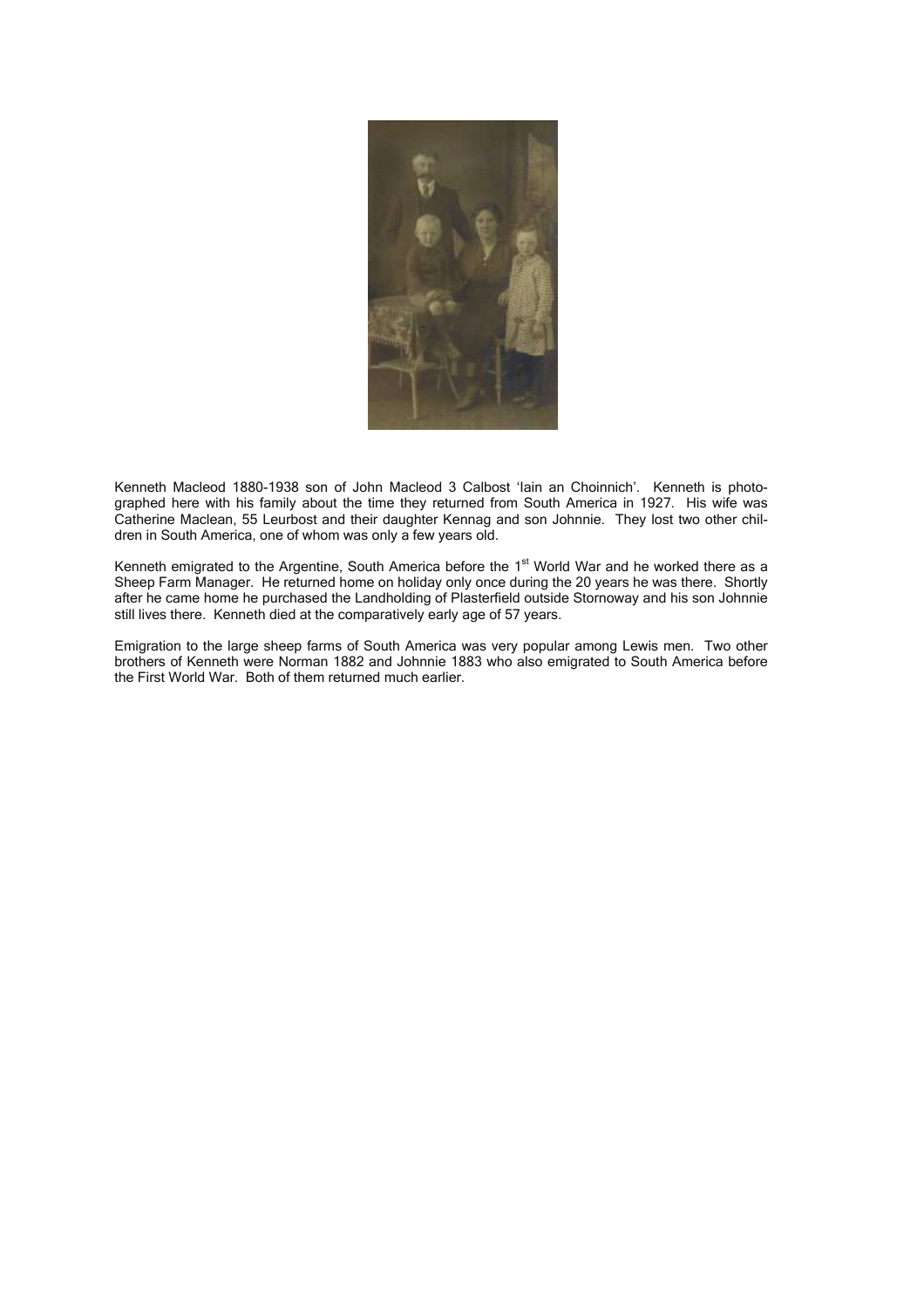

 Left - Christy Macleod 1878 and her brother Murdo K. Macleod 1895 who were two members of the family of 'Iain an Choinnich' 3 Calbost. This photograph was taken in a studio in Stornoway probably in the second decade of the  $20<sup>th</sup>$  century when Murdo K was a student and his sister Christy a widow.

Christy was married to Malcolm Macleod 1876-1911, son of Kenneth Macleod 14 Cromore, and they had a family of three. Mary, a schoolteacher, married John Brown from Uig Lewis, Kenneth, a head teacher in various schools in South Lochs, and Katie Mary who married Donald Macleod 3 Marvig. Christy returned to 3 Calbost after her husband died.

Right - Catriona 1890, wife of Robert Macleod 3 Calbost, a brother of Christy and Murdo K. Catriona was the daughter of Iain 'Beag' Morrison 9 Calbost, and she and her husband Robert raised a family of eight at 3 Calbost. Their son Neil 1918 was the last person in residence on the croft before the family moved to Laxdale, Stornoway in the 1950s. We have been unable to identify the child.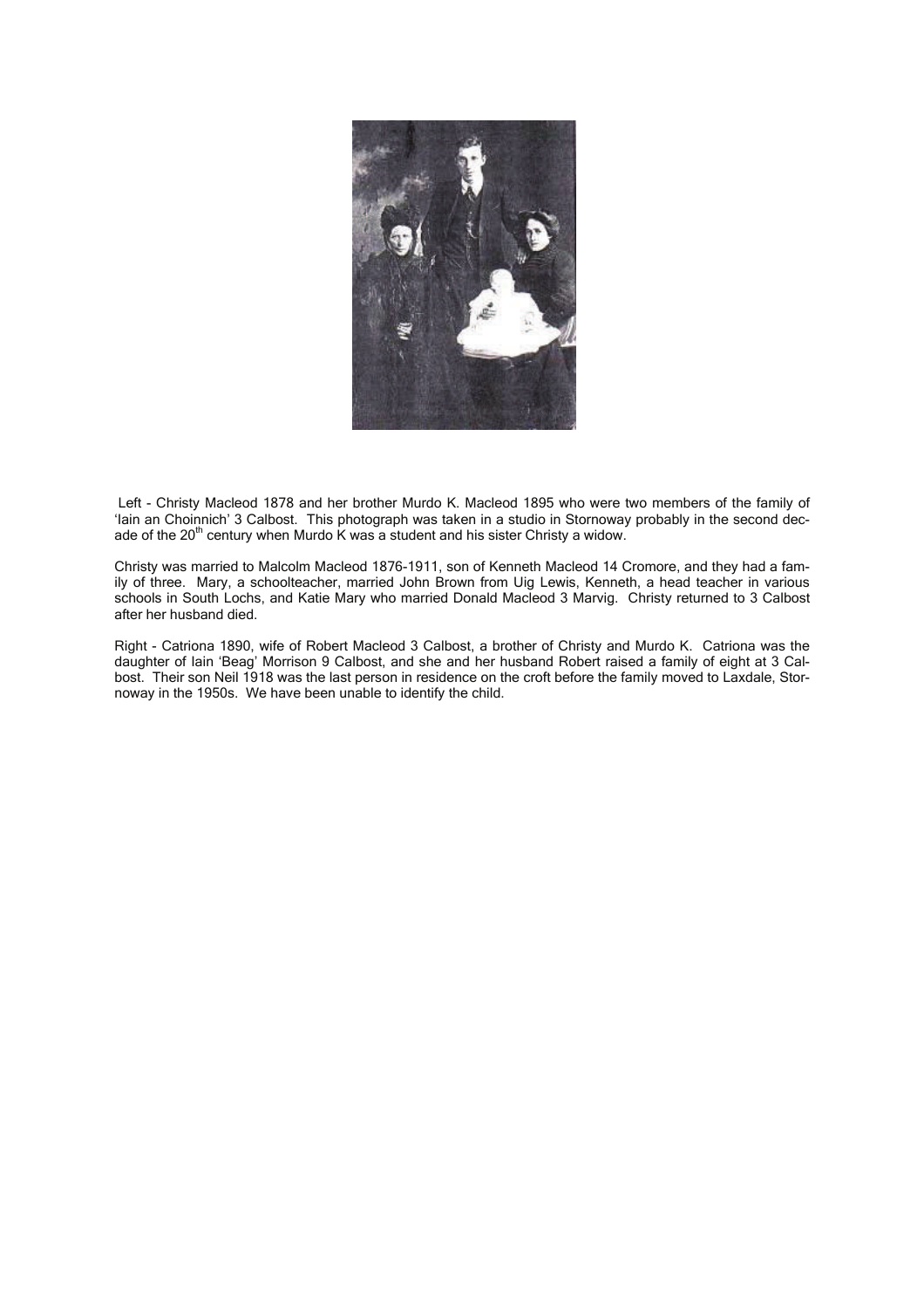

Kenneth Macleod 1908 and his sister Mary were both schoolteachers. Their father Malcolm Macleod, 14 Cromore, died when they were very young and their widowed mother Christy returned to her parent's home at 3 Calbost with them. Katie Mary, a third child, was brought up by her grandparents 'Coinneach Mhurchaidh Bhàn' at 14 Cromore.

After demobilisation from the Royal Air force at the end of the Second World War, Kenneth took up the post of Head teacher at his old school, Planisker Marvig in 1946 and remained there until 1953 when Planisker School was reduced to a one teacher school and the Planisker Junior Secondary pupils together with Kenneth the Headmaster went to Cromore School.

Subsequently the school roll at Cromore School dropped and Kenneth moved to Gravir old school as Head Teacher and later on went to Lemreway School. It was then decided to replace the five old schools in Park by one new school for the whole district. The new school was sited at Gravir and it was opened in 1973 with a school roll of 52 pupils and Kenneth was the first Head Teacher. In that way he was Head Teacher at five schools in turn at Park. He died in 1989.



Mary his sister taught at Uig Lewis and after she married John Brown the family subsequently moved to Glasgow after the war where she taught in various schools. They had a family of two daughters and three sons. All three sons are accountants and one daughter was a nurse and the other one an office worker.